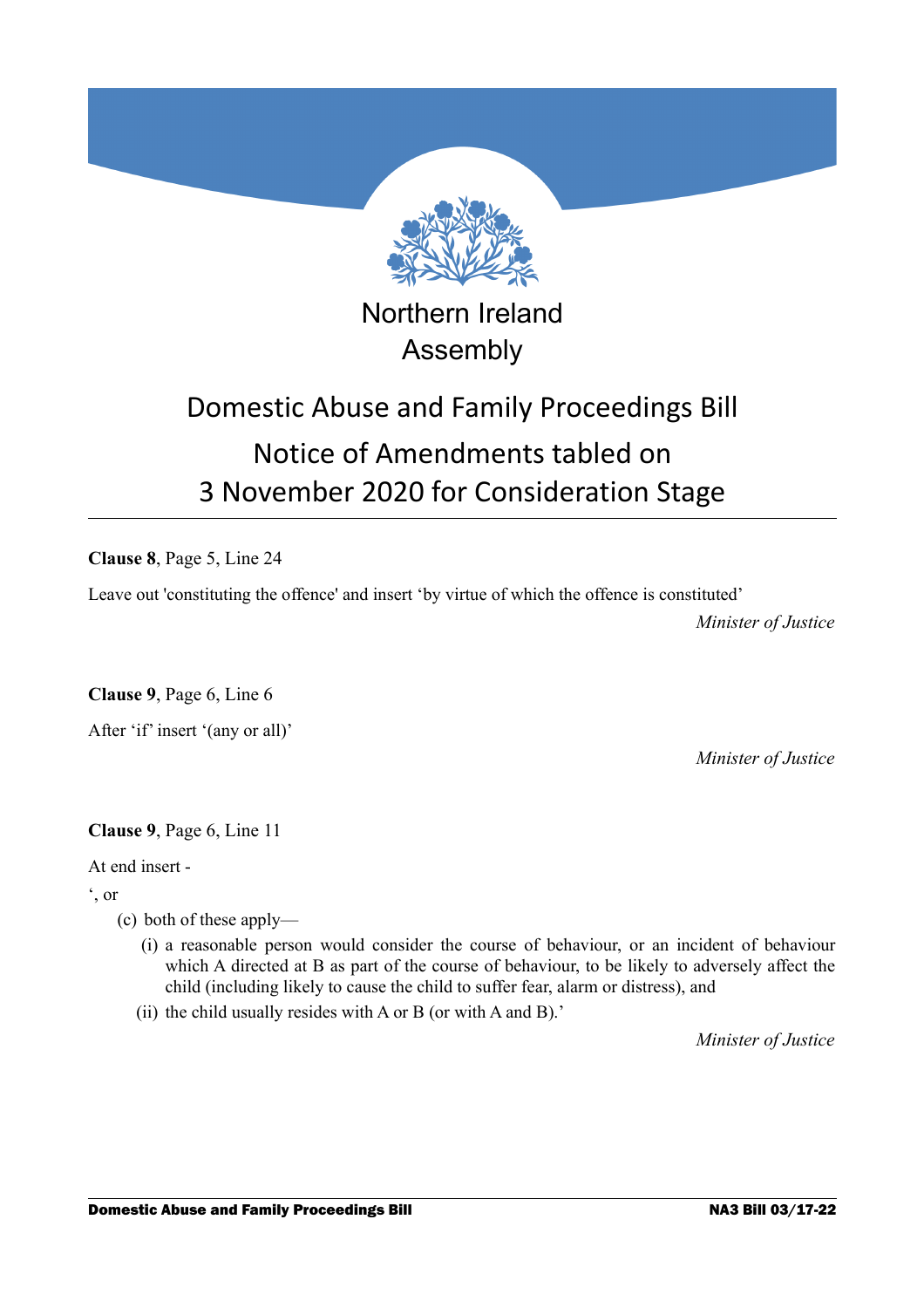### **Clause 9**, Page 6, Line 11

At end insert -

'(2A) Subsection (2) does not require there to be evidence of some detrimental impact on the child that is attributable to A's behaviour (or of the child's awareness of, or understanding of the nature of, A's behaviour), but nothing in this section prevents such evidence from being led in proceedings for the domestic abuse offence.'

*Minister of Justice*

## **Clause 10**, Page 6, Line 38

Leave out 'course of behaviour would constitute the domestic abuse offence' and insert 'domestic abuse offence would be constituted by virtue of the course of behaviour'

*Minister of Justice*

*Minister of Justice*

## **Clause 11**, Page 7, Line 15

Leave out '18' and insert '16'

## **Clause 13**, Page 7, Line 40

At end insert -

'(3) This section is without prejudice to section 6(2) of the Criminal Law Act (Northern Ireland) 1967 (alternative verdicts on trial on indictment).'

*Minister of Justice*

**Clause 17**, Page 9, Line 21

Leave out '18' and insert '16'

*Minister of Justice*

## **New Clause**

Before clause 21 insert -

*'Definitions for child cruelty offence*

### **Meaning of ill-treatment etc. in offence provision**

**20A.** In section 20 (cruelty to persons under 16) of the Children and Young Persons Act (Northern Ireland) 1968—

- (a) in subsection (1), the words from "(including" to "derangement)" are repealed,
- (b) before paragraph (a) of subsection (2) insert— "(za) a reference to—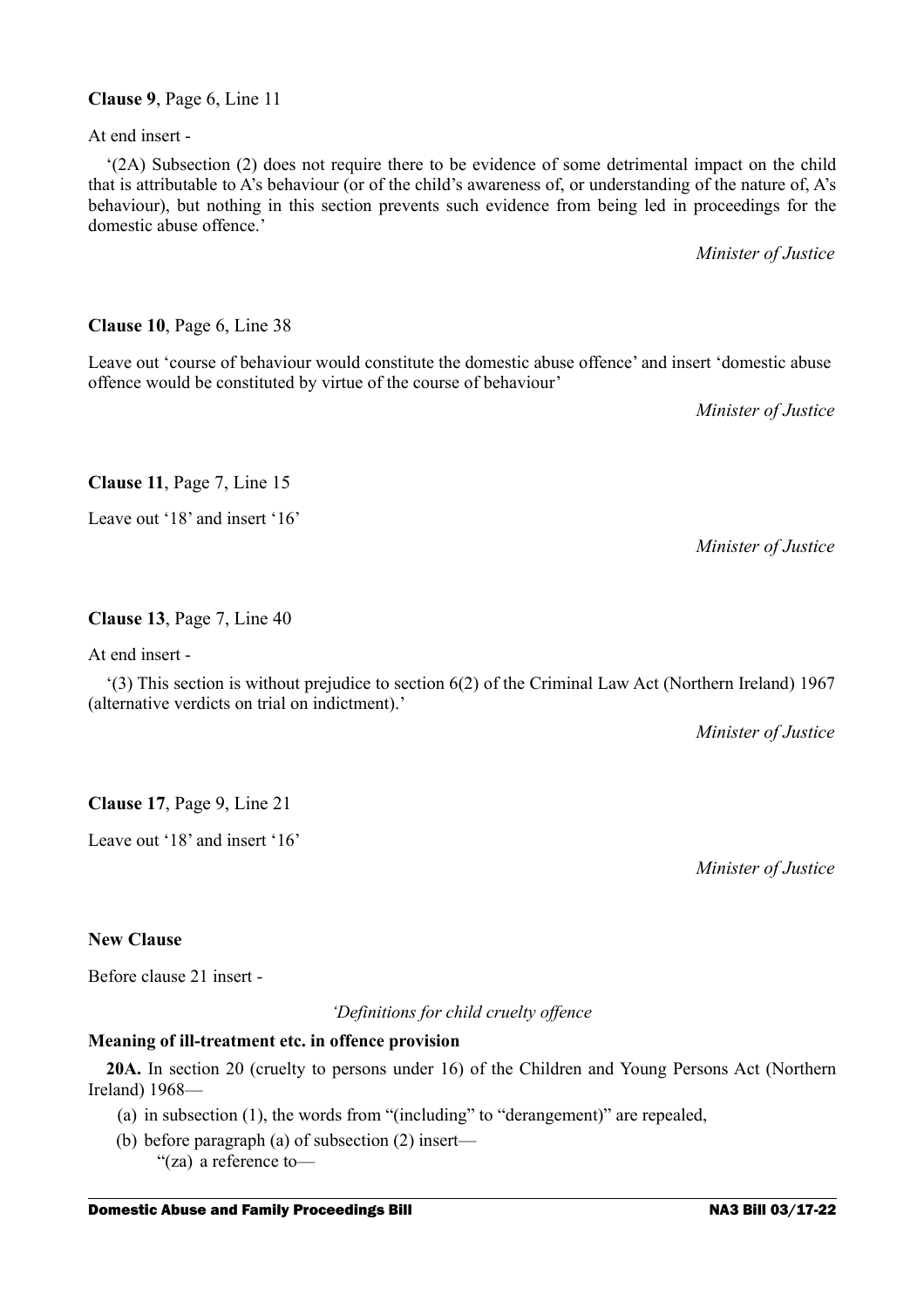- (i) ill-treatment is to ill-treatment whether physical or otherwise;
- (ii) suffering or injury is to suffering or injury whether physical or otherwise;".'

*Minister of Justice*

#### **New Clause**

Before clause 25 insert -

#### **'Requirement for training within relevant bodies**

**24A.—**(1) Each of the following must provide such training on the effect of this Part as it considers appropriate for its personnel—

- (a) the Police Service of Northern Ireland,
- (b) the Public Prosecution Service for Northern Ireland.

(2) The Department of Justice must provide such training on the effect of this Part as it considers appropriate for staff within the Northern Ireland Courts and Tribunal Service.'

*Minister of Justice*

#### **New Clause**

Before clause 25 insert -

#### **'Enabling of information-sharing with schools etc.**

**24B.—**(1) The Department of Justice may by regulations make provision for the purpose of or in connection with enabling or requiring a relevant person exercising public functions to inform—

- (a) a designated person in relation to a school of an incident of domestic abuse affecting a child who is a pupil of the school,
- (b) a designated person in relation to a college of an incident of domestic abuse affecting a child who is a student of the college.

(2) Here—

- (a) a relevant person exercising public functions is a person of a description, or a person acting in a particular capacity, specified in regulations under this section,
- (b) a designated person—
	- (i) in relation to a school, is a person of a description (or a person acting in a particular capacity) specified in regulations under this section,
	- (ii) in relation to a college, is a person of a description (or a person acting in a particular capacity) specified in regulations under this section,
- (c) an incident is one whether alleged or proved,
- (d) a child is a person under 18 years of age.
- (3) Regulations under this section may contain provision—
	- (a) describing what is, whether or not exclusively by reference to matters in Chapter 1 or 2, to be regarded as an incident of domestic abuse concerning a child,
	- (b) concerning—
		- (i) pupils or students generally, or particular categories of pupil or student,
		- (ii) schools or colleges generally, or particular categories of school or college,
	- (c) stating who is to be regarded as a pupil of a school or a student of a college,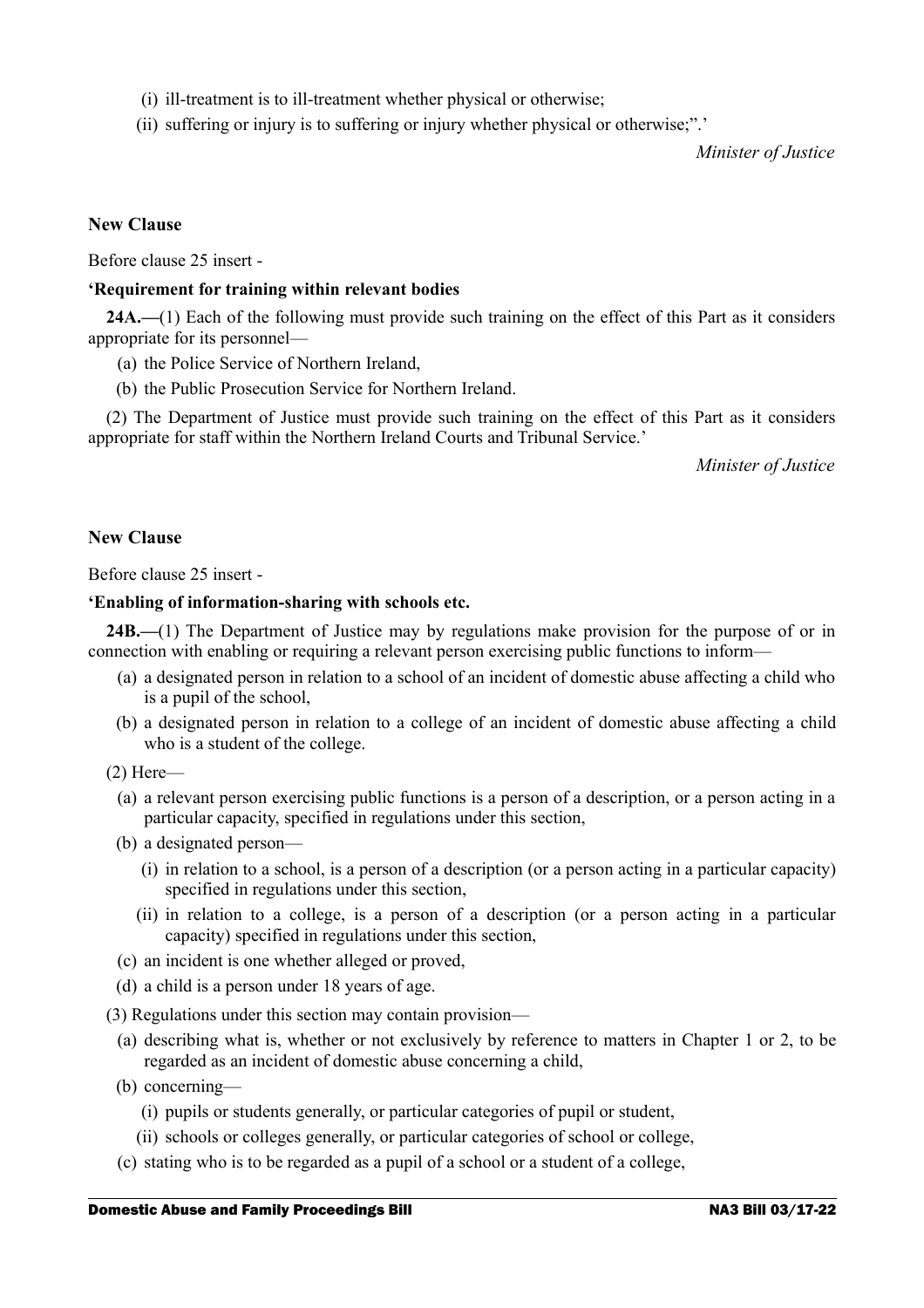- (d) setting out circumstances in or reasons for which—
	- (i) a relevant person may or must give information to a designated person,
	- (ii) a different person, including of a description specified, may or must give information to a relevant person (for example, information identifying a school or a college of which a child is a pupil or a student),
- (e) with respect to information—
	- (i) regulating or limiting the use or disclosure of information by a relevant person or a designated person,
	- (ii) specifying offences and penalties for unauthorised use or disclosure of information,
- (f) involving such further matters as the Department of Justice considers appropriate.

(4) Regulations under this section may contain provision applying in relation to an organisation of a description specified, or which provides educational or training programmes of a description specified, as if the organisation were a college or a college of a particular category (and a reference in this section to a college or a student of a college is to be read accordingly).

(5) Regulations under this section may contain provision amending statutory provisions (as construed in accordance with section 1(f) of the Interpretation Act (Northern Ireland) 1954).

(6) Regulations under this section may not be made unless a draft of the regulations has been laid before and approved by a resolution of the Assembly.'

*Minister of Justice*

**Clause 25**, Page 13, Line 28

Leave out 'may' and insert 'must'

*Minister of Justice*

**Clause 25**, Page 13, Line 30

Leave out 'other matters' and insert 'such other matters as it considers appropriate'

*Minister of Justice*

**Clause 25**, Page 13, Line 34

Leave out from 'may' to end of line 35 and insert -

'must—

- (a) keep any guidance issued under this section under review, and
- (b) revise any guidance issued under this section if it considers revision to be necessary in light of review.'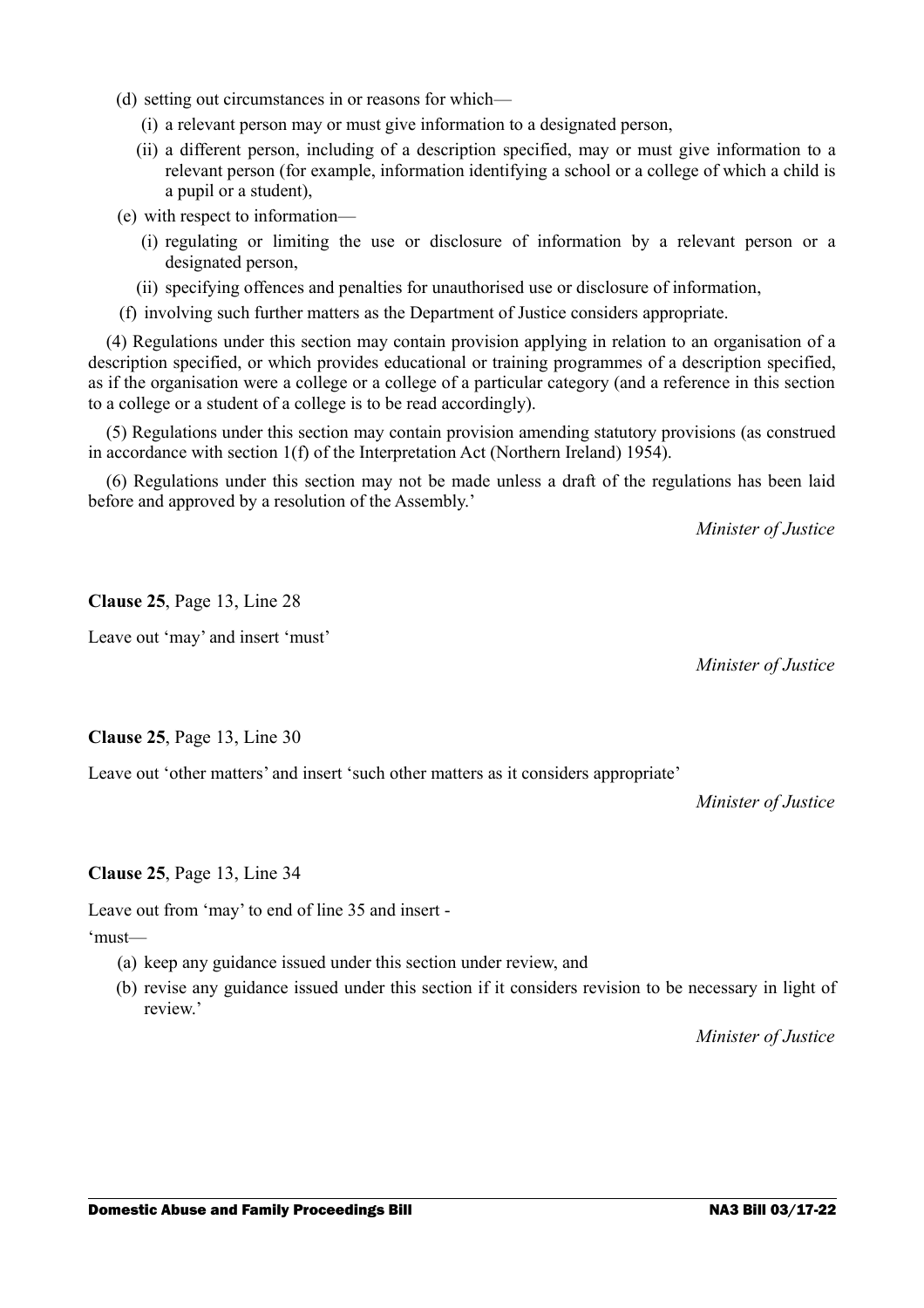#### **New Clause**

After clause 25 insert -

#### **'Report on the operation of this Part**

**25A.—**(1) The Department of Justice must prepare a report, covering the reporting period, in relation to the following categories of offence—

- (a) an offence under section  $1(1)$  (including where aggravated as referred to in section 8 or 9),
- (b) an offence of any kind that is aggravated as referred to in section 15.
- (2) The report must set out this information—
	- (a) the number of—
		- (i) offences within each of the categories as recorded by the Police Service of Northern Ireland on the basis of allegations made to them,
		- (ii) files submitted by the Police Service to the Public Prosecution Service for Northern Ireland in respect of offences within each of the categories,
		- (iii) cases prosecuted by the Public Prosecution Service for offences within each of the categories,
		- (iv) convictions in cases prosecuted by the Public Prosecution Service for offences within each of the categories,
	- (b) the typical length of time, for offences within the categories as a whole—
		- (i) from recording of offences by the Police Service on the basis of allegations made to them,
		- (ii) to disposal of cases at court (disregarding appeal processes).
- (3) The report is to include, so far as available—
	- (a) information about training provided in accordance with section [24A],
	- (b) information about—
		- (i) how court business is arranged so as to ensure the efficient disposal of cases for offences within the categories as a whole,
		- (ii) the experience at court of witnesses (including witnesses who are children) in cases for offences within the categories as a whole.
- (4) The report is to include, in addition—
	- (a) information about any—
		- (i) issuing, review or revision of guidance by the Department of Justice under section 25,
		- (ii) steps taken by the Department for raising awareness of matters relating to domestic abuse in Northern Ireland,
	- (b) information about such further things as the Department considers appropriate.

(5) The report must be laid before the Assembly by the Department of Justice as soon as practicable after the report is completed by the time and in the form determined by the Department.

(6) The reporting period is the period, of not less than 2 years and not more than 3 years beginning with the day on which this Part comes into operation, as determined by the Department of Justice.'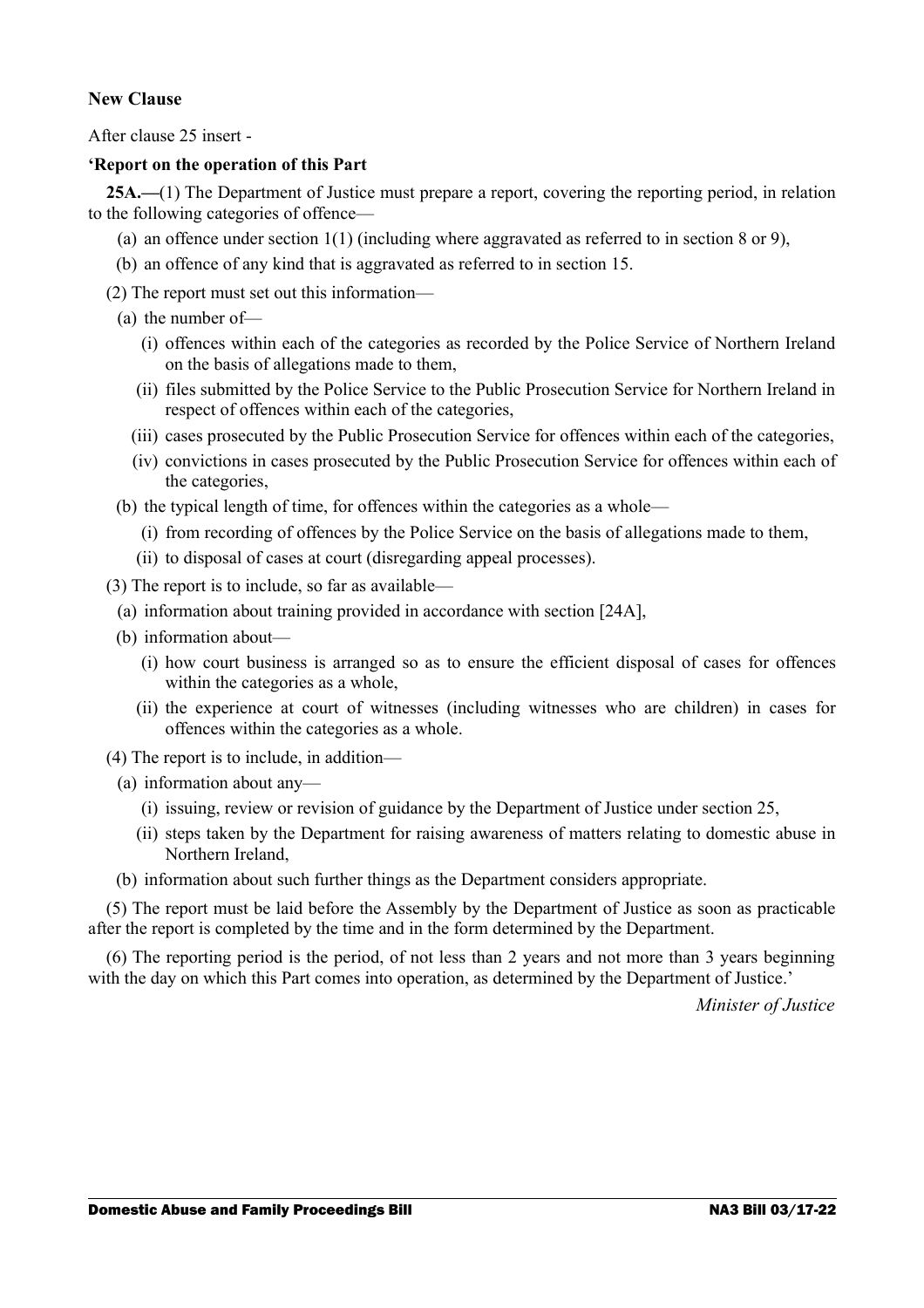#### **New Clause**

Before clause 26 insert -

#### **'Factors relevant to residence and contact orders**

**A26.—**(1) In the Children (Northern Ireland) Order 1995, in Article 12A (residence and contact orders and domestic violence)—

- (a) in paragraph  $(1)$ , after "in favour of" insert "—
	- (a) any person, the court shall have regard to any conviction of the person for a domestic abuse offence involving the child,

 $(b)$  ".

- (b) after paragraph (1) insert—
	- "(1A) For the purposes of paragraph  $(1)(a)$ , a domestic abuse offence involving the child is—
		- (a) an offence under section 1 of the Domestic Abuse and Family Proceedings Act (Northern Ireland) 2020 if—
			- (i) the offence is aggravated as provided for in section 9 of that Act, and
			- (ii) the aggravation of the offence relates to the child, or
		- (b) an offence of any kind (apart from one under section 1 of that Act) if—
			- (i) the offence is aggravated as provided for in section 15 of that Act, and
		- (ii) the child is not the person against whom the offence was committed but the aggravation of the offence relates to the child.",
- (c) in paragraph (2), for "paragraph  $(1)$ " substitute "paragraph  $(1)(b)$ ",
- (d) in paragraph (3), after "Article 3" insert "(and in that paragraph neither sub-paragraph limits the effect of the other sub-paragraph)".'

*Minister of Justice*

#### **Clause 26**, Page 16, Line 3

Leave out "provision" means a statutory provision or any other' and insert "corresponding provision" means a corresponding statutory provision or any other corresponding'

*Minister of Justice*

**Clause 26**, Page 17, Line 5

Leave out '(2)' and insert '3(2)'

*Minister of Justice*

#### **Clause 26**, Page 18, Line 3

Leave out 'family'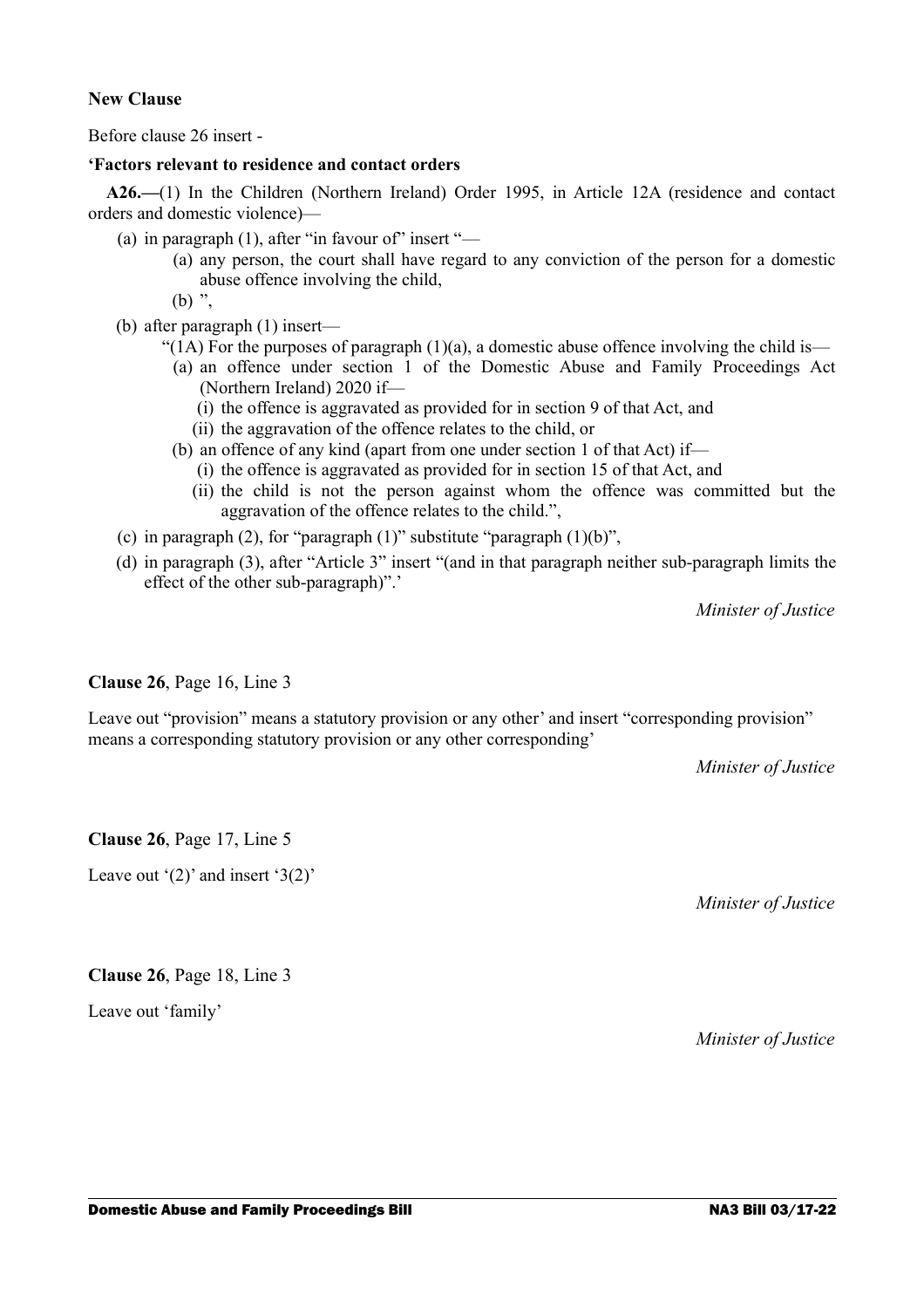*Minister of Justice*

Leave out 'family'

#### **New Clause**

After clause 26 insert -

#### **'Special measures directions in family proceedings**

**26A.—**(1) In the Family Law (Northern Ireland) Order 1993, after Article 11J (as inserted by this Act) insert—

#### *"Special measures directions in family proceedings*

#### **Special measures in family proceedings: victims of abusive behaviour**

11K.—(1) Rules of court must make provision enabling the court to make a special measures direction in relation to a person ("P") where—

- (a) P is a party to or witness in family proceedings,
- (b) P is, or is at risk of being, subjected to abusive behaviour by a person who is—
	- (i) a party to the proceedings,
	- (ii) a relative of a party to the proceedings (other than P), or
	- (iii) a witness in the proceedings, and
- (c) P and that person are personally connected.

(2) Rules under paragraph (1) must provide for the court to consider, on the application of a party or of the court's own motion, whether a special measures direction (or more than one direction) should be made.

(3) Provision in rules by virtue of paragraph (2) may include provision about what factors the court is to take into account when considering whether a special measures direction should be made, in particular (but not limited to)—

- (a) the availability of the special measures in question, and
- (b) any views expressed by P.

(4) The following apply for the purposes of this Article as they apply for the purposes of Chapter 1 of Part 1 of the Domestic Abuse and Family Proceedings Act (Northern Ireland) 2020 (to give meanings to certain expressions)—

- (a) section 2 (as read with section  $3(2)$ ) of that Act,
- (b) sections 4 and 5 of that Act.
- (5) In this Article—

"family proceedings" means—

- (a) proceedings which are family proceedings for the purposes of Article 12 (family proceedings rules),
- (b) proceedings in a court of summary jurisdiction when exercising its jurisdiction under one or more of the following—
	- (i) the Domestic Proceedings (Northern Ireland) Order 1980,
	- (ii) Article 31B of the Matrimonial and Family Proceedings (Northern Ireland) Order 1989,
	- (iii) the Children (Northern Ireland) Order 1995,
	- (iv) the Family Homes and Domestic Violence (Northern Ireland) Order 1998,
	- (v) Schedule 16 to the Civil Partnership Act 2004,
- "relative" has the meaning given by Article 2(2) of the Family Homes and Domestic Violence (Northern Ireland) Order 1998,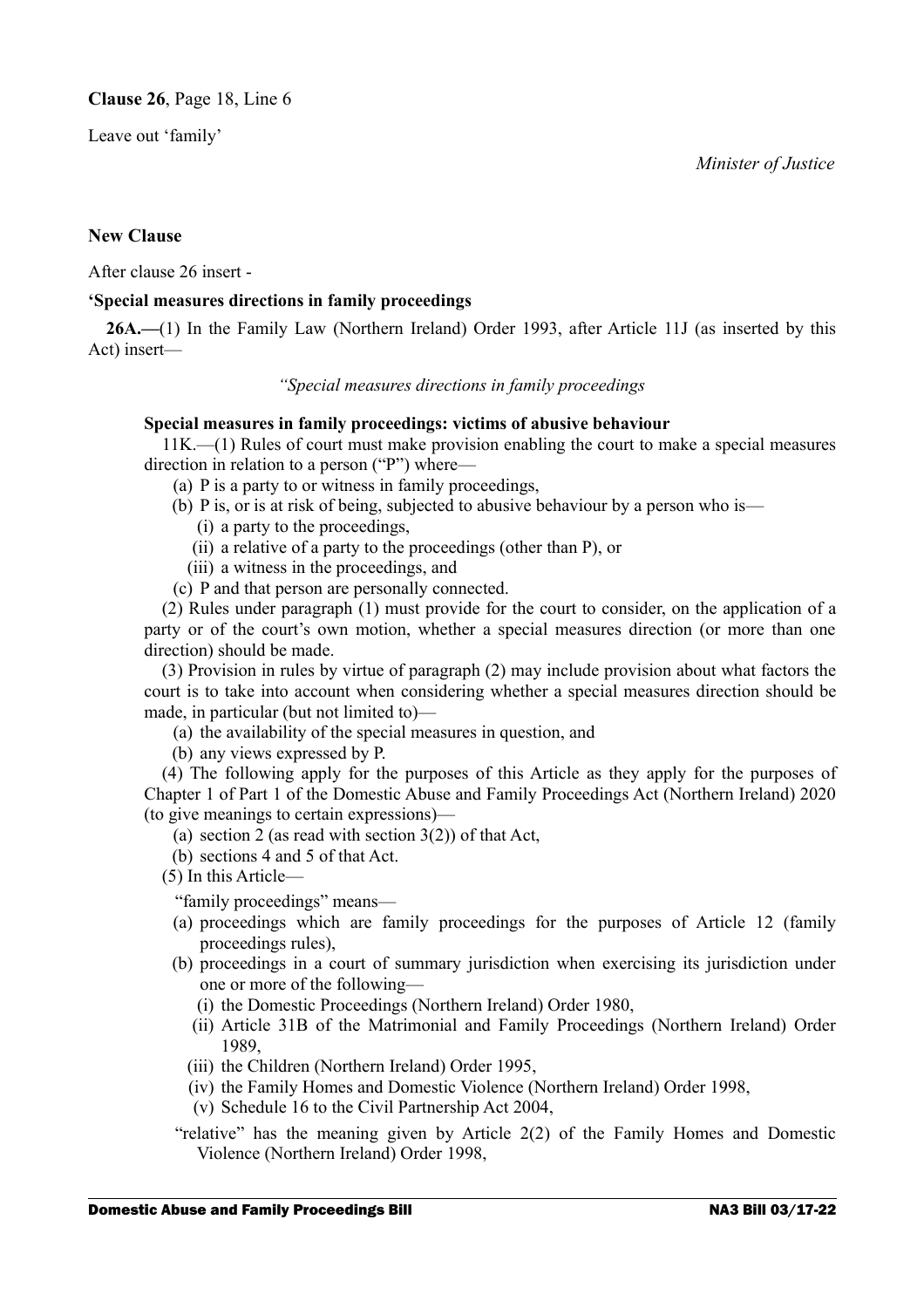"rules of court" includes—

- (a) rules of court under Article 12, and
- (b) magistrates' courts rules,
	- as well as rules of court as defined in section 21(4) of the Interpretation Act (Northern Ireland) 1954,
- "special measures" means such measures specified by rules of court for the purpose of assisting a person to give evidence or participate in proceedings,

"special measures direction" means a direction by the court granting special measures.

#### **Power to alter definition of family proceedings**

11L.—(1) The Department of Justice may by regulations amend Article 11K so as to alter the definition of "family proceedings" in paragraph (5) of that Article.

(2) Regulations that contain (with or without other provisions) provision under paragraph (1) may not be made unless a draft of the regulations has been laid before and approved by a resolution of the Assembly.".'

*Minister of Justice*

#### **New Clause**

After clause 26 insert -

#### **'Prohibition of cross-examination in person in civil proceedings generally**

**26B.** In the Civil Evidence (Northern Ireland) Order 1997, after Article 7 insert—

*"Prohibition of cross-examination in person in civil proceedings*

#### **Prohibition of cross-examination in person: introductory**

7A.—(1) For the purposes of Articles 7B to 7F—

- "civil proceedings" means proceedings (other than proceedings which are family proceedings for the purposes of Article 12 of the Family Law (Northern Ireland) Order 1993), in—
- (a) the High Court, or
- (b) a county court,

exercising its civil jurisdiction,

"witness", in relation to any proceedings, includes a party to the proceedings.

(2) The Department of Justice may by regulations amend this Article so as to alter the definition of "civil proceedings" in paragraph (1).

#### **Direction for prohibition of cross-examination in person**

7B.—(1) In civil proceedings, the court may give a direction prohibiting a party to the proceedings from cross-examining (or continuing to cross-examine) a witness in person if it appears to the court that—

(a) the quality condition or the significant distress condition is met, and

(b) it would not be contrary to the interests of justice to give the direction.

(2) The "quality condition" is met if the quality of evidence given by the witness on crossexamination—

- (a) is likely to be diminished if the cross-examination (or continued cross-examination) is conducted by the party in person, and
- (b) would be likely to be improved if a direction were given under this Article.
- (3) The "significant distress condition" is met if—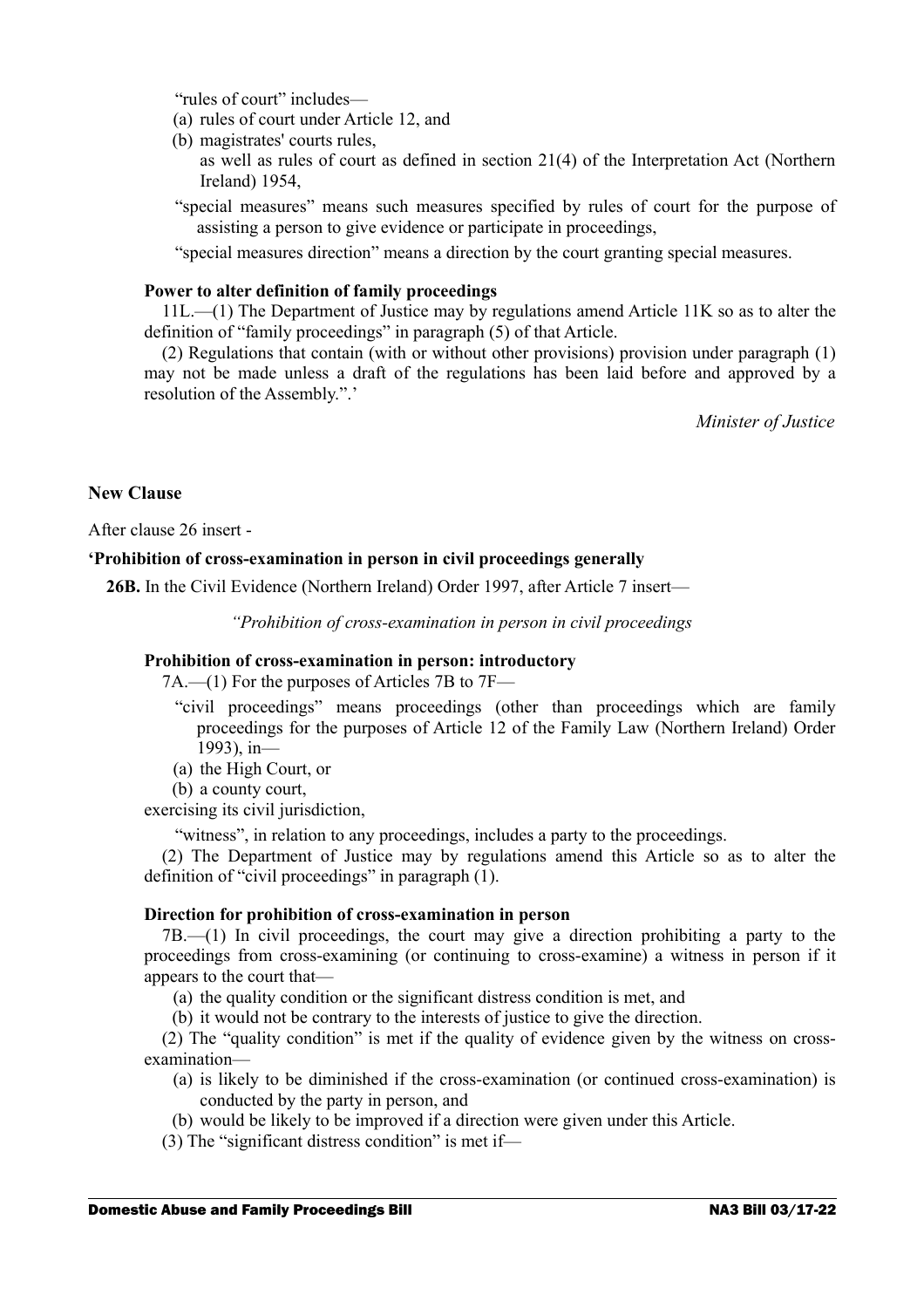- (a) the cross-examination (or continued cross-examination) of the witness by the party in person would be likely to cause significant distress to the witness or the party, and
- (b) that distress is likely to be more significant than would be the case if the witness were cross-examined other than by the party in person.
- (4) A direction under this Article may be made by the court—
	- (a) on an application made by a party to the proceedings, or
	- (b) of the court's own motion.

(5) In determining whether the quality condition or the significant distress condition is met in the case of a witness or party, the court must have regard to (among other things)—

- (a) any views expressed by the witness as to whether or not the witness is content to be cross-examined by the party in person,
- (b) any views expressed by the party as to whether or not the party is content to crossexamine the witness in person,
- (c) the nature of the questions likely to be asked, having regard to the issues in the proceedings,
- (d) any conviction or caution (of any kind) of which the court is aware for an offence committed by the party in relation to the witness,
- (e) any conviction or caution (of any kind) of which the court is aware for an offence committed by the witness in relation to the party,
- (f) any behaviour by the party in relation to the witness in respect of which the court is aware that a finding of fact has been made in the proceedings or any other proceedings,
- (g) any behaviour by the witness in relation to the party in respect of which the court is aware that a finding of fact has been made in the proceedings or any other proceedings,
- (h) any behaviour by the party at any stage of the proceedings, both generally and in relation to the witness,
- (i) any behaviour by the witness at any stage of the proceedings, both generally and in relation to the party,
- (j) any relationship (of whatever nature) between the witness and the party.

(6) Any reference in this Article to the quality of a witness's evidence is to its quality in terms of completeness, coherence and accuracy.

(7) For this purpose, "coherence" refers to a witness's ability in giving evidence to give answers which—

- (a) address the questions put to the witness, and
- (b) can be understood, both individually and collectively.

#### **Directions under Article 7B: supplementary**

7C.—(1) A direction under Article 7B has binding effect from the time it is made until the witness in relation to whom it applies is discharged.

(2) But the court may revoke a direction under Article 7B before the witness is discharged, if it appears to the court to be in the interests of justice to do so, either—

(a) on an application made by a party to the proceedings, or

(b) of the court's own motion.

(3) The court may revoke a direction under Article 7B on an application made by a party to the proceedings only if there has been a material change of circumstances since—

(a) the direction was given, or

- (b) if a previous application has been made by a party to the proceedings, the application (or the last application) was determined.
- (4) The court must state its reasons for—
	- (a) giving a direction under Article 7B,
	- (b) refusing an application for a direction under Article 7B,
	- (c) revoking a direction under Article 7B,
	- (d) refusing an application for the revocation of a direction under Article 7B.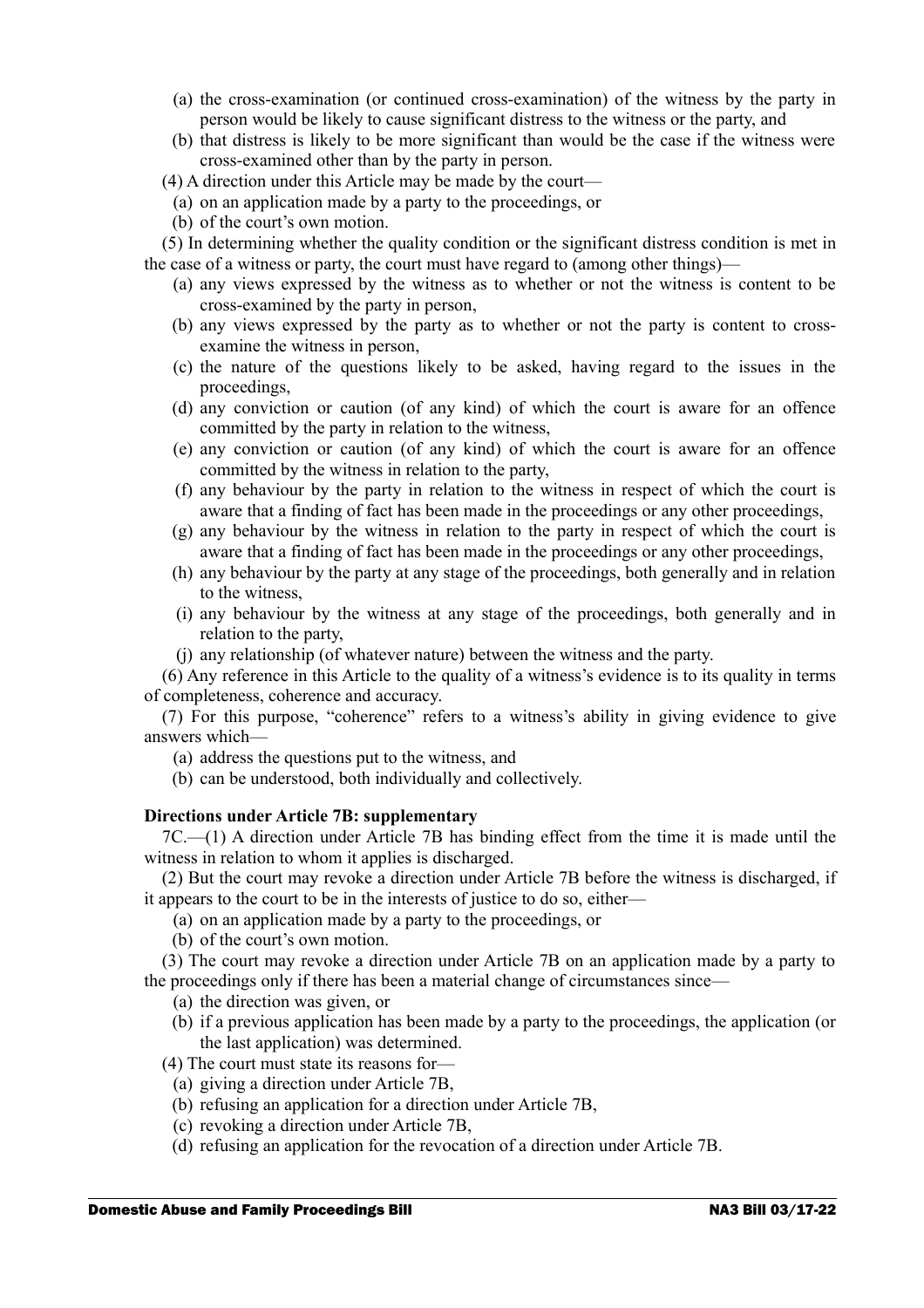#### **Alternatives to cross-examination in person**

7D.—(1) This Article applies where a party to civil proceedings is prevented from crossexamining a witness in person by virtue of Article 7B.

(2) The court must consider whether (ignoring this Article) there is a satisfactory alternative means—

- (a) for the witness to be cross-examined in the proceedings, or
- (b) of obtaining evidence that the witness might have given under cross-examination in the proceedings.
- (3) If the court decides that there is not, the court must—
	- (a) invite the party to the proceedings to arrange for a qualified legal representative to act for the party for the purpose of cross-examining the witness, and
	- (b) require the party to the proceedings to notify the court, by the end of a period specified by the court, of whether a qualified legal representative is to act for the party for that purpose.

(4) Paragraph (5) applies if, by the end of the period specified under paragraph (3)(b), either—

- (a) the party has notified the court that no qualified legal representative is to act for the party for the purpose of cross-examining the witness, or
- (b) no notification has been received by the court and it appears to the court that no qualified legal representative is to act for the party for the purpose of cross-examining the witness.

(5) The court must consider whether it is necessary in the interests of justice for the witness to be cross-examined by a qualified legal representative appointed by the court to represent the interests of the party.

(6) If the court decides that it is, the court must appoint a qualified legal representative (chosen by the court) to cross-examine the witness in the interests of the party.

(7) A qualified legal representative appointed by the court under paragraph (6) is not responsible to the party except in so far as acting in the interests of the party by virtue of this Article.

- (8) For the purposes of this Article—
	- (a) a reference to cross-examination includes a reference to continuing to conduct crossexamination,
	- (b) "qualified legal representative" means a legal representative who has a right of audience in relation to the proceedings before the court.

#### **Costs of legal representatives appointed under Article 7D(6)**

7E.—(1) The Department of Justice must pay such sums as the Department may determine in respect of—

- (a) fees or costs properly incurred by a qualified legal representative appointed under Article 7D(6), and
- (b) expenses properly incurred in providing such a person with evidence or other material in connection with the appointment.

(2) Regulations made by the Department of Justice may provide for sums payable under paragraph (1)—

- (a) to be such amounts as are specified in the regulations,
- (b) to be calculated in accordance with—
	- (i) a rate or scale specified in the regulations, or
	- (ii) other provision made by or under the regulations.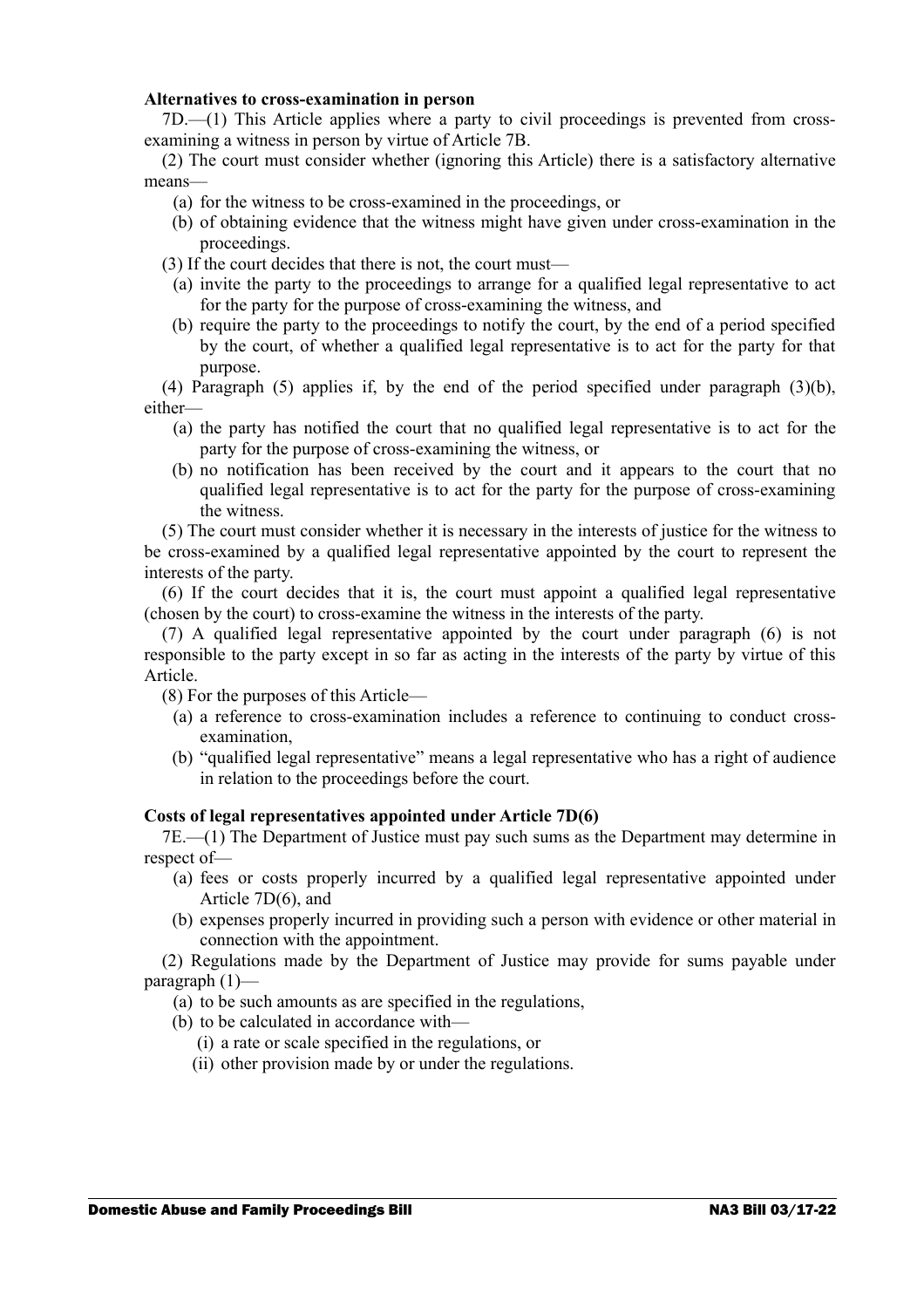#### **Guidance for legal representatives appointed under Article 7D(6)**

7F.—(1) The Department of Justice may issue guidance in connection with the role which a qualified legal representative appointed under Article 7D(6) in connection with any civil proceedings is to play in the proceedings, including (among other things) guidance about the effect of Article 7D(7).

(2) A qualified legal representative appointed under Article 7D(6) must have regard to any guidance issued under this Article.

(3) The Department of Justice may from time to time revise any guidance issued under this Article.

(4) The Department of Justice must publish—

- (a) any guidance issued under this Article, and
- (b) any revisions of guidance issued under this Article.

#### **Regulations under Articles 7A to 7E**

7G.—(1) Any power of the Department of Justice to make regulations under Articles 7A to 7E includes power to make supplementary, incidental, consequential, transitional, transitory or saving provision.

(2) Regulations that contain (with or without other provisions) provision under Article 7A(2) may not be made unless a draft of the regulations has been laid before and approved by a resolution of the Assembly.

(3) Regulations that contain provision under Articles 7B to 7E are subject to negative resolution (except where they are required by paragraph (2) to be laid in draft before and approved by a resolution of the Assembly).".'

*Minister of Justice*

#### **New Clause**

After clause 26 insert -

#### **'Special measures directions in civil proceedings generally**

**26C.** In the Civil Evidence (Northern Ireland) Order 1997, after Article 7G (as inserted by this Act) insert—

*"Special measures directions in civil proceedings*

#### **Special measures in civil proceedings: victims of specified offences**

7H.—(1) Rules of court must make provision enabling the court to make a special measures direction in relation to a person ("P") where—

(a) P is a party to or witness in civil proceedings, and

(b) P is the victim, or alleged victim, of a specified offence.

(2) Rules under paragraph (1) must provide for the court to consider, on the application of a party or of the court's own motion—

(a) whether—

- (i) the quality of P's evidence, or
- (ii) where P is a party to the proceedings, P's participation in the proceedings,
- is likely to be diminished for reasons arising because  $P$  is the victim or alleged victim, and
- (b) if so, whether a special measures direction (or more than one direction) should be made.

(3) Provision in rules by virtue of paragraph (2)(b) may include provision about what factors the court is to take into account when considering whether a special measures direction should be made, in particular (but not limited to)—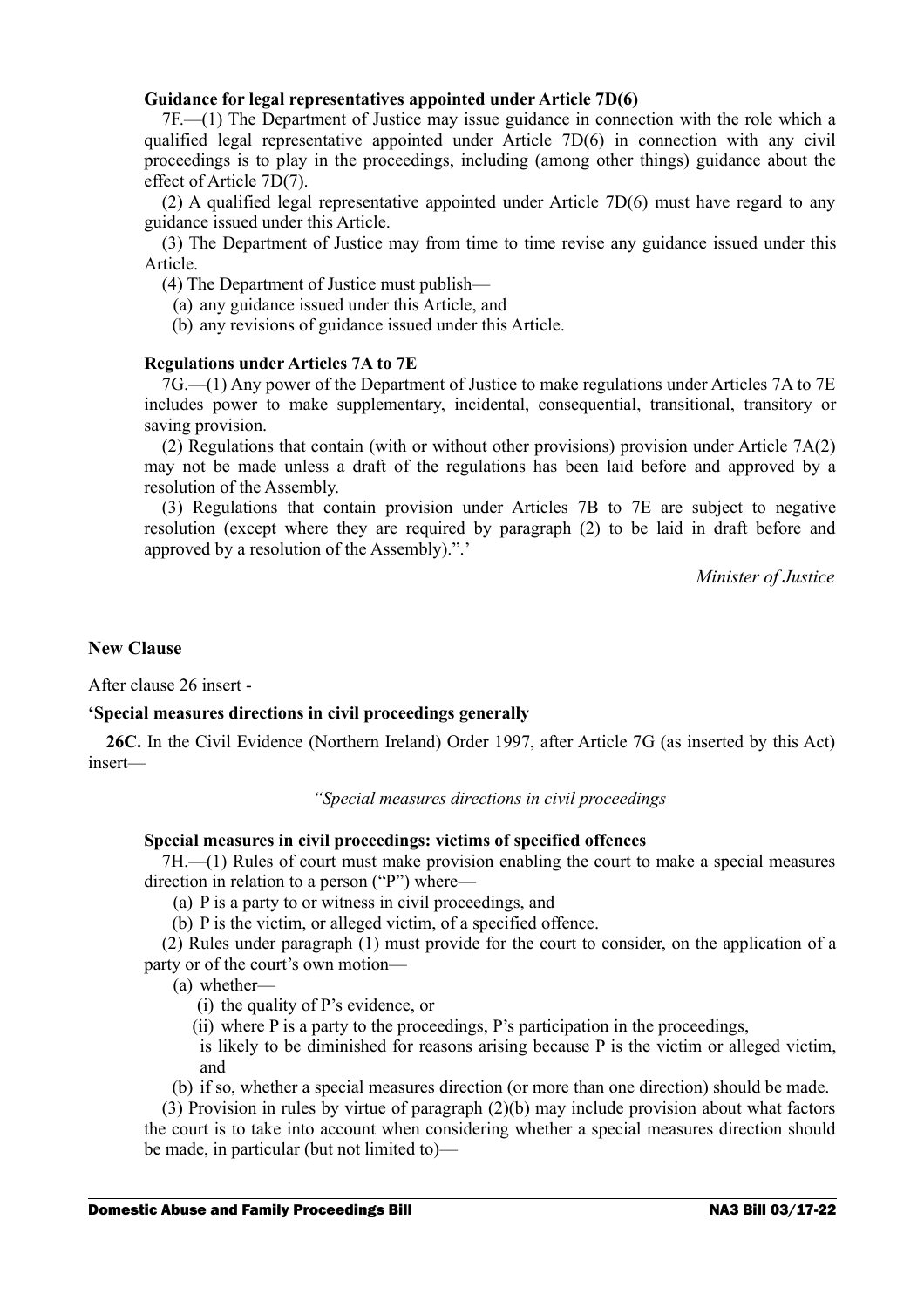- (a) the availability of the special measures in question, and
- (b) any views expressed by P.
- (4) For the purposes of this Article—
	- (a) P is the victim of a specified offence if another person has been convicted of, or given a caution for, the offence,
	- (b) P is the alleged victim of a specified offence if another person has been charged with the offence.
- (5) In this Article—
	- "caution" means—
	- (a) in the case of Northern Ireland—
		- (i) a conditional caution given under section 71 of the Justice Act (Northern Ireland) 2011, or
		- (ii) any other caution given to a person in Northern Ireland in respect of an offence which, at the time the caution is given, the person has admitted,
	- (b) in the case of England and Wales—
		- (i) a conditional caution given under section 22 of the Criminal Justice Act 2003,
		- (ii) a youth conditional caution given under section 66A of the Crime and Disorder Act 1998, or
		- (iii) any other caution given to a person in England and Wales in respect of an offence which, at the time the caution is given, the person has admitted,
	- (c) in the case of Scotland, anything corresponding to a caution falling within sub-paragraph (b) (however described) which is given to a person in respect of an offence under the law of Scotland,
	- "civil proceedings" means proceedings (other than proceedings which are family proceedings for the purposes of Article 12 of the Family Law (Northern Ireland) Order 1993) in—
	- (a) the High Court, or
	- (b) a county court,

exercising its civil jurisdiction,

- "conviction" means—
- (a) wherever occurring in Northern Ireland, Scotland, or England and Wales—
	- (i) a conviction before a court, or
	- (ii) a finding in any criminal proceedings (including a finding linked with a finding of insanity) that the person concerned has committed an offence or done the act or made the omission charged,
- (b) wherever occurring within or outside the United Kingdom, a conviction in service disciplinary proceedings,
- "rules of court" includes county court rules as well as rules of court as defined in section 21(4) of the Interpretation Act (Northern Ireland) 1954,

"service disciplinary proceedings" means—

- (a) any proceedings (whether or not before a court) in respect of a service offence within the meaning of the Armed Forces Act 2006 (except proceedings before a civilian court within the meaning of that Act),
- (b) any proceedings under the Army Act 1955, the Air Force Act 1955, or the Naval Discipline Act 1957 (whether before a court-martial or before any other court or person authorised under any of those Acts to award a punishment in respect of an offence),
- (c) any proceedings before a Standing Civilian Court established under the Armed Forces Act 1976,
- "special measures" means such measures specified by rules of court for the purpose of assisting a person to give evidence or participate in proceedings,
- "special measures direction" means a direction by the court granting special measures,